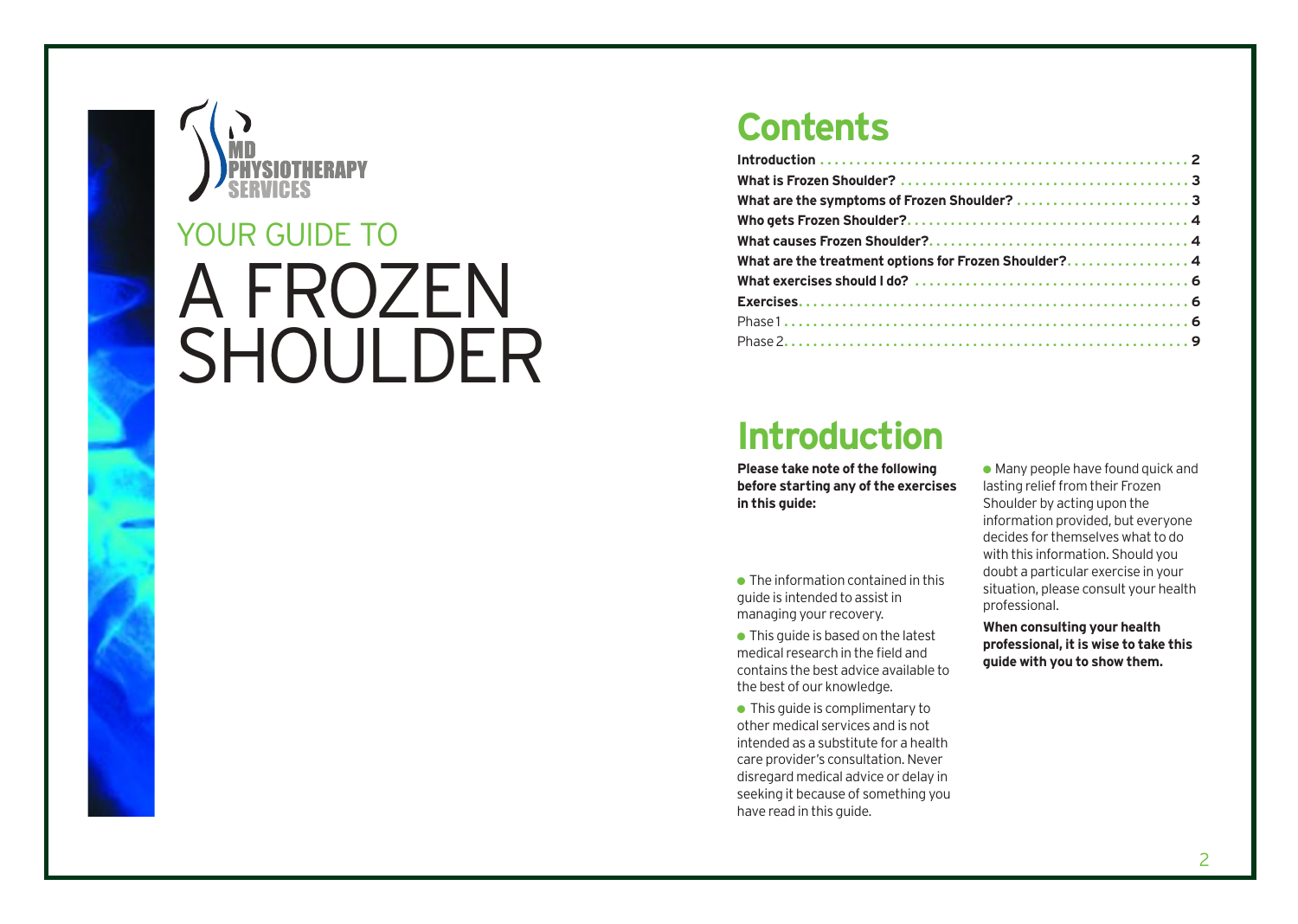## **What is frozen shoulder?**

**Frozen shoulder** is a condition where a shoulder becomes very painful and stiff. Movements of the shoulder become reduced, sometimes completely 'frozen'. It is thought to be due to scar-like tissue forming in the shoulder capsule. Without treatment, symptoms usually go, but this may take up to 2-3 years. Various treatments are used to ease pain and improve the movement of the shoulder.



## **What are the symptoms of frozen shoulder?**

The typical symptoms are pain, stiffness, and reduction in the range of movement of a shoulder.

The symptoms typically have **three** phases:

● **Phase one - the 'freezing', painful phase.** This typically lasts 2-9 months. The first symptom is commonly pain. Stiffness and a limitation to movement can also gradually build up. The pain is typically worse at night, and when lying on the affected side.

● **Phase two - the 'frozen', stiff phase.** This typically lasts 4-12 months. Pain gradually eases but stiffness and limitation in movement remain often getting worse. All movements of the shoulder are affected but the movement most severely affected is usually rotation of the arm outwards.

The muscles around the shoulder may become wasted as they are not used.

● **Phase three - the 'thawing', recovery phase.** This typically lasts 5- 24 months. The stiffness gradually reduces and movement gradually returns to normal, or near normal.

Symptoms often interfere with everyday tasks such as driving, dressing, or sleeping. Even scratching your back or putting your hand in a rear pocket may become impossible. Work may be affected in some cases. There is huge variation in the severity and length of symptoms. Treated or untreated the symptoms can last on average 2-3 years in total before going. In some cases it is much less than this. In a minority of cases, symptoms last for several years.

## **Who gets frozen shoulder?**

**Frozen shoulder** affects about 1 in 50 adults at some stage in their life. It most commonly occurs in people aged between 40 and 60, and it is more common in people who have diabetes. Either shoulder can be affected but most commonly it is the non-dominant

shoulder. That is, the left shoulder in a right handed person. In about 1 in 5 cases the condition also develops in the other shoulder at some stage. Frozen shoulder is not a form of arthritis, and other joints are not affected.

## **What causes frozen shoulder?**

The cause is not fully understood. It is believed that some scar tissue forms in the shoulder capsule. The capsule is a thin tissue that covers and protects the shoulder joint. The scar tissue may cause the capsule to thicken, contract, and limit the movement of the

shoulder. The reason why the scar tissue forms is not known. A frozen shoulder occasionally follows a shoulder injury, but this is unusual and most cases will occur for no apparent reason.

## **What are the treatment options for frozen shoulder?**

The aim of treatment is to ease pain and stiffness, and to keep the range of shoulder movement as good as possible whilst waiting for the condition to clear. One or more of the following may be advised to help ease and prevent symptoms:

● **Anti-inflammatory painkillers:** For example, ibuprofen, diclofenac, naproxen, etc. One of these drugs is commonly prescribed by your GP to ease pain. There are many different

brands. Therefore, if one does not suit, another may be fine. Side-effects sometimes occur with antiinflammatory painkillers, therefore it is advised to always read the leaflet that comes with the drug packet for a full list of cautions and possible side-effects.

● **Ordinary painkillers:** Paracetamol or codeine may be an option if anti-inflammatory painkillers do not suit.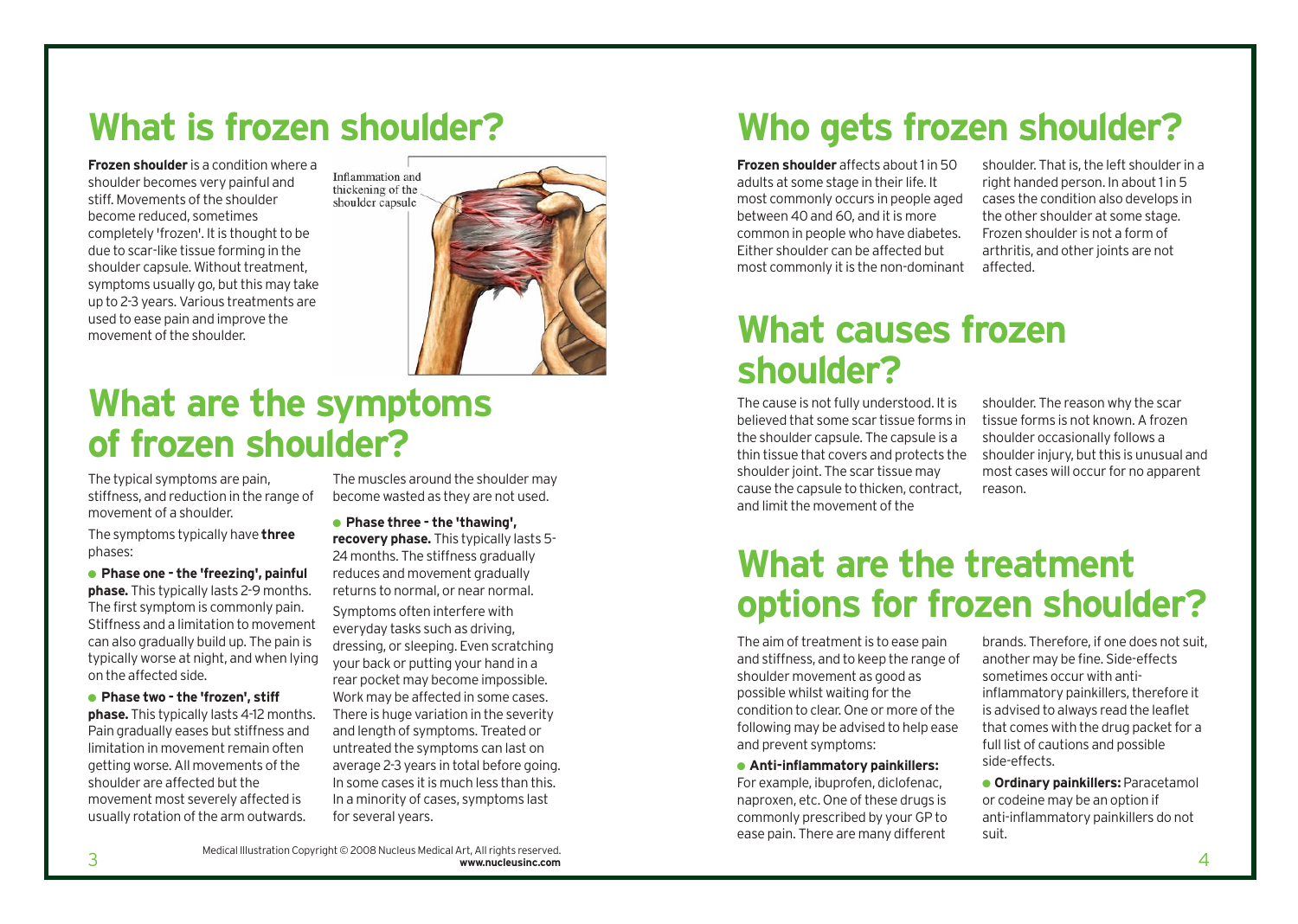These do not have any antiinflammatory action, but are good for decreasing pain. You can take painkillers in addition to other treatments.

● **Shoulder exercises:** These are commonly advised. The aim is to keep the shoulder from 'stiffening up', and to keep movement as full as possible. For most benefit, it is important to do the exercises regularly, as instructed by a doctor or physiotherapist.

● **Physiotherapy, Osteopathy and Chiropractic treatments:** Many people are referred to allied health professionals who will perform a full assessment on your shoulder and provide you with expert advice and treatment that is specific to your stage of injury. They will also be able to use specific techniques and demonstrate specific exercises which you can do that will help to maintain as much range of motion as possible in your shoulder throughout the three stages of injury

● **A steroid injection:**An injection into, or near to, the shoulder joint brings good relief of symptoms for several weeks in some cases. Steroids reduce inflammation, but it is not a 'cure' as symptoms tend to gradually return. Many people do however welcome the relief that a steroid injection can bring.

● **Nerve block:** This is a technique that a specialist may try. This is an injection to block the nerves that send pain messages from the shoulder. Like a steroid injection, it often eases symptoms for a while, but it is not usually a cure.

● **Hydrodistension:**Again, this is a technique that a specialist may try. This is a procedure where the joint space is expanded (distended) by injecting a liquid. In one study, saline (salt water) mixed with a steroid injected into the painful shoulder improved symptoms in a number of cases.

#### **SURGERY**

An operation is sometimes considered if other treatments do not help. Techniques that are used include:

● **Manipulation**. This is a procedure where the shoulder is moved around by the surgeon while you are under anesthetic.

● **Arthroscopic capsular release.** This is a relatively small operation done as 'keyhole' surgery. It is often done as a day-case procedure. In this procedure the tight capsule of the joint is released with a special probe. One recent research study showed that this procedure gave about an 8 in 10 chance of greatly improving symptoms. Because of the encouraging results of this research study, it may become a more popular treatment.

### **What exercises should I do?**

### **Exercises** phase 1

The exercises in this phase are focussed on maintaining the range of movement in your shoulder joint. All exercises should be done in a pain free range of movement. Trying to work into pain will only increase your

symptoms and prolong your recovery. If you are experiencing an increase in pain with any of the exercises it is important that you consult with your allied health professional before continuing.

### **STRETCHING EXERCISES**

● **Perform each exercise 2-3 times, holding the stretch for 30 seconds.** 

● **There should not be any pain when performing a stretch it should be a comfortable pull.**



#### **POSTERIOR CUFF**

Take one arm across your chest, taking care to keep your shoulders level. Use the other hand to pull your arm across your body. You may find this too painful to do initially. Be guided by your pain and if it makes it worse then **don't do it!**



#### **ANTERIOR CUFF**

Grasp your hands together behind your back, keeping your arms straight as you raise them. Be careful not to drop your head forward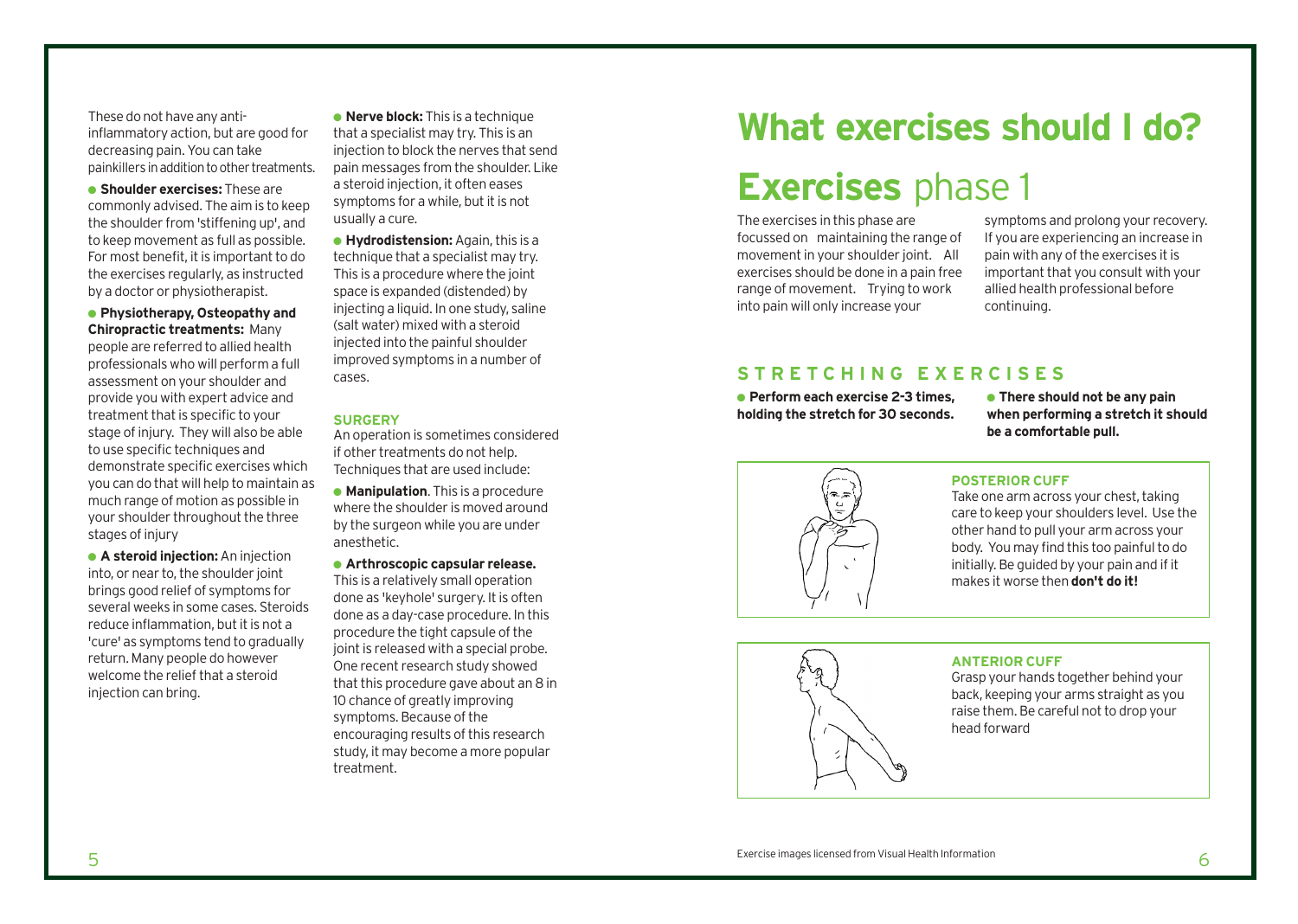### **Exercises** phase 1 (continued)

### **STRETCHING EXERCISES**



#### **LEVATOR SCAPULAE**

Sitting on the end of a bed or on a chair, place your left hand behind your back, fingers facing inwards and the palm of your hand flat on the surface. Now stretch your neck to the opposite side, i.e. turn your right ear towards your right shoulder.



### **DOOR STRETCH**

Stand in a walking position, side on to a doorway or corner. Bend your elbow and support the forearm against the doorframe. Gently rotate your upper trunk away from the arm until the stretching can be felt in the chest muscles.



#### **MEDIAL/LATERAL ROT STRETCH**

Holding a towel, take one hand behind your neck and the other hand in the small of your back. Firstly pull down with the bottom hand and hold, and then pull up with the top hand and hold. Make sure that both hands are in a comfortable position to start, which may mean the top hand resting on your shoulder and gently getting your elbow towards the ceiling, and bottom hand resting on your hip and gently getting it up your back. Do not stretch into pain.

### **MOBILITY EXERCISES**

● **Perform each exercise 10 times aim to repeat this 4-5 times a day.**

● **These exercises should not make your pain worse. They should be undertaken within a pain-free range.**



#### **PENDULUM (FWDS/BKWDS)**

Leaning slightly forwards from your hips and supporting body weight with opposite hand, gently move arm forwards and backwards by rocking body weight forwards and backwards. Let arm swing freely.



### **PENDULUM (CLOCK / ANTI-CLOCK)**

Let arm move in a circle clockwise, then anti-clockwise by rocking body weight in a circular pattern.



#### **PENDULUM (SIDE TO SIDE)**

Leaning slightly forwards from your hips and supporting body weight with opposite hand, gently move arm from side to side rocking body weight side to side. Let arm swing freely.



#### **SAWS**

Supporting body weight with hand on table, reach out in front of you. Pull arm back pinching shoulder blades together.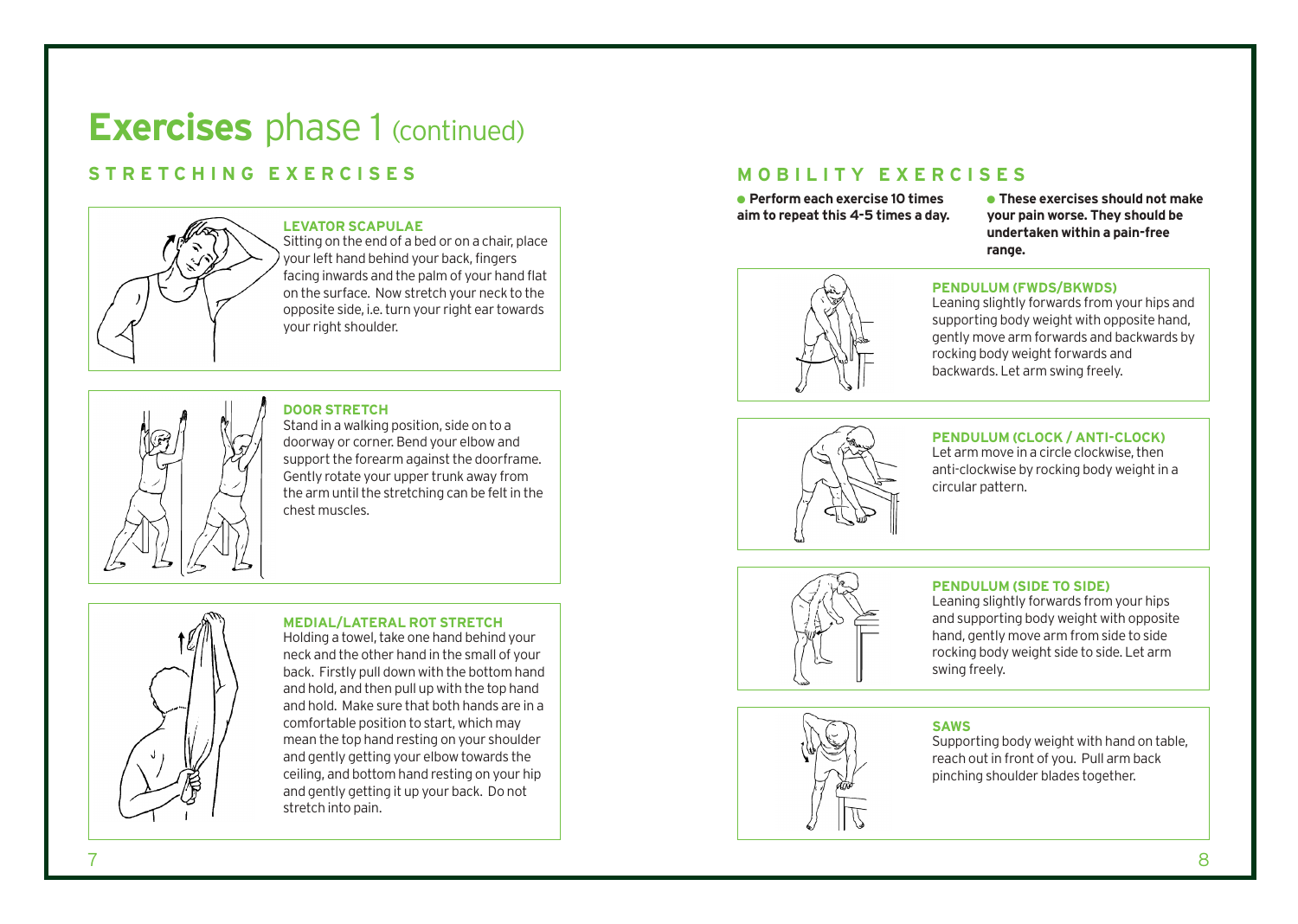### **Exercises** phase 1 (continued)



#### **FLEXION STRETCH**

Sitting upright in front of a table, gently walk your fingers forwards along the table. If you can reach further you can start to bend forwards from the waist until a stretch is felt. Now walk back to the start position. Try and go a little further each time.

#### WALL CLIMBING Standing front on to a wall. Reach out

so that your fingers are touching the wall at hip height. Now slowly walk your fingers up the wall as far as you can until a stretch is felt and then slowly return to start position. Try and go a little higher each time. This can also be done in a side on position to the wall.

### **Exercises** phase 2

**Phase 2** exercises can be started when you are able to do all the Stretching and mobility exercises in

Phase 1 with **no adverse effects.** Continue with the stretching exercise of phase 1

### **MOBILITY EXERCISES**

● **Perform each exercise 10 times aim to repeat this 4-5 times a day.**

● **These exercises should not make your pain worse. They should be undertaken within a pain-free**

**range, although you may push into your pain provided it eases when you move your arm back again.**



#### **FLEXION WITH STICK**

Bring stick directly overhead, leading with uninvolved side. Reach back until you feel a stretch.



#### **ABDUCTION WITH STICK**

Holding stick with involved side palm up, push stick directly out from your side with uninvolved side (palm down) until you feel a stretch.



#### **LYING INTERNAL/EXTERNAL ROTATION WTIH STICK**

Hold stick with involved side palm up, push with uninvolved side (palm down) out from body while keeping elbow at side until you feel a stretch. Then pull back across body leading with uninvolved side. Be sure to keep elbows bent.